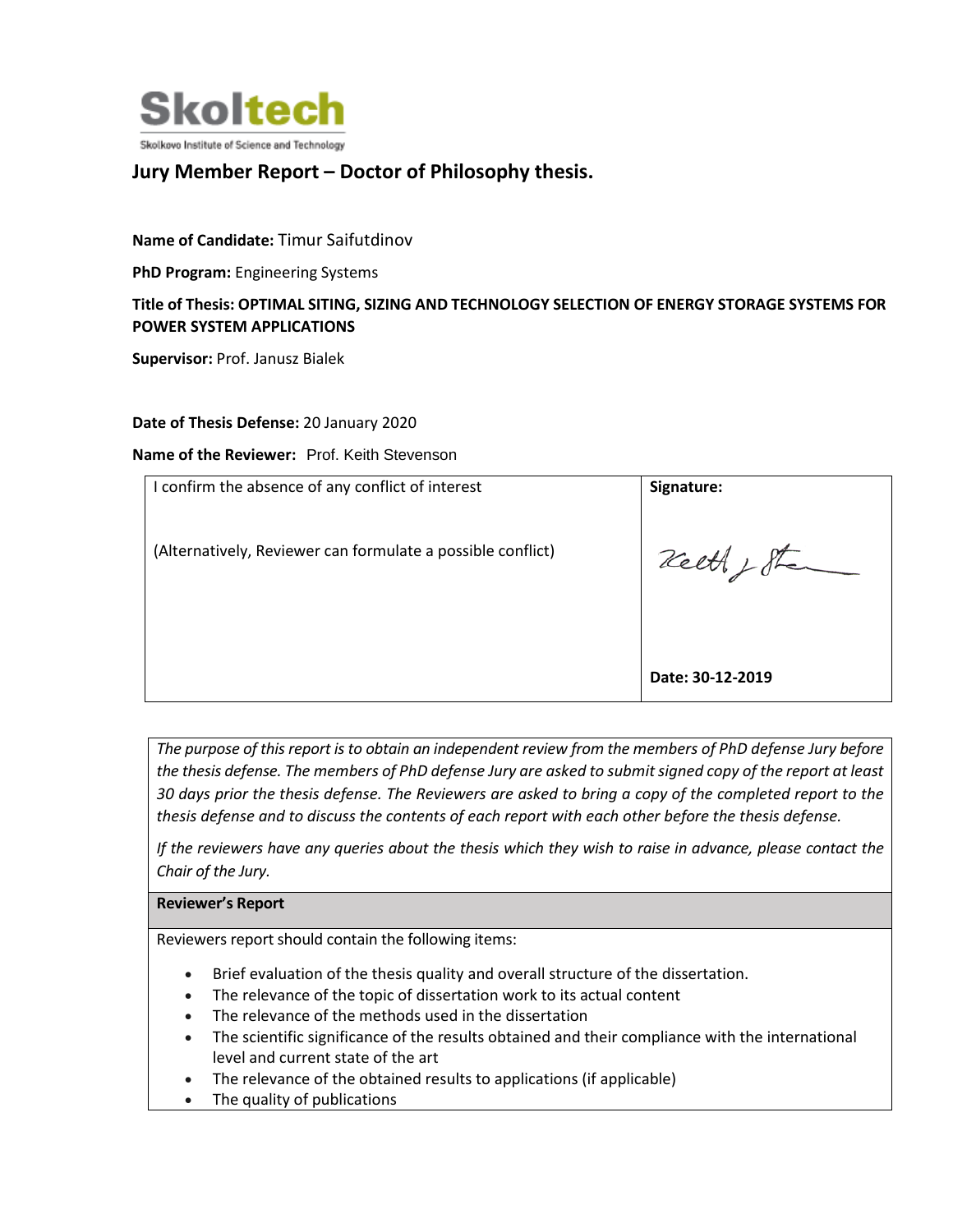The summary of issues to be addressed before/during the thesis defense

I am writing this letter to provide an evaluation of Timur Saifutdinov on his original creative work (i.e. thesis) entitled "OPTIMAL SITING, SIZING AND TECHNOLOGY SELECTION OF ENERGY STORAGE SYSTEMS FOR POWER SYSTEM APPLICATIONS," in the completion of PhD requirements at Skoltech.

Overall, his thesis contains original and forefront work on the optimal siting, sizing, and technology selection of energy storage systems for power system applications by applying the formal optimization methods. His thesis is arranged into main components: Introduction, literature review, energy storage options, models for siting, sizing and technology selection, models overview, optimization problem formulation, results and analysis and conclusions. The scientific outcomes are reflected in 4 publications and 4 conference proceedings. Most are published in high impact factor journals and conferences and his contributions to the work are clearly outlined in the beginning of the thesis. What is represented in the thesis is a significant body of work given complexity of the power systems modeling and simulation field especially with regard to selection of energy storage options in this rapidly emerging field. First with regard to the introduction part of the thesis. The background literature, methods, and basic description of field is well described and documented. In fact, given the subject of the thesis to review the whole energy storage field is perhaps too broad and should have been limited to primarily electrochemical based energy storage as pumped hydro, etc represents quite different set of constraints and challenges. The literature (references) overviewed is fast moving and several new works are being published on a daily basis so what is presented is very thorough.

The most significant part of the thesis focuses on optimization problem formulation and resolution, presentation of case studies and specific choice of a model with presentation of results and discussion. These main sections are well done with regard to applying the mathematical formulations with specific parameterization of key inputs for various energy storage options especially for lithium ion batteries. A broad range of problems and models are considered with the ultimate choice to develop a thesis topic and formulism based on energy storage problem that accounst for self-discharge, charge-discharge efficiency, operational and calendar lifetime, investment cost, and degradation, as well as environment models. This is a bold undertaking. While the extension of this approach for most applications is somewhat in the infancy stages it is understandable that the approach described in this thesis could offer a proposed solution based on specific constraints with regard to the use of lithium ion batteries for larger scale energy storage applications. I particularly liked the fact that the actual commercialized battery parameters are used in the development of the optimization problem. This is the first model that I am aware of that uses LFP, NMC in particular. I think the publications will become highly cited with regard to various scenarios analyzed and discussed.

In reading over thesis there are noticed here and there small typos and grammatical miscues. Theses should be corrected in the final version of the thesis.

Overall this thesis work, highlights the essential importance of coupling both fundamental science with pragmatic optimization models to establish new algorithms in siting, sizing and